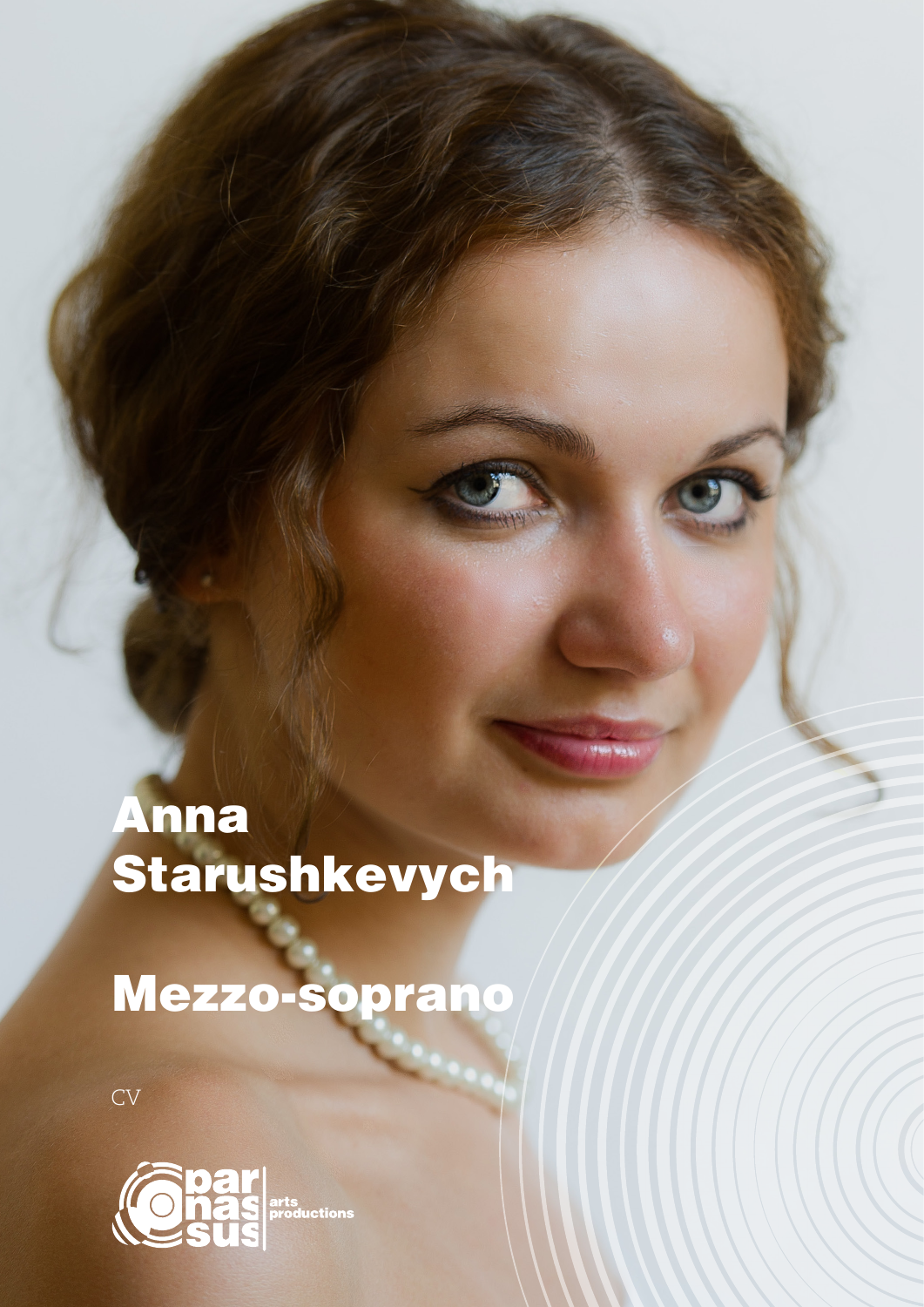## Anna Starushkevych Mezzo-soprano

Ukrainian mezzo-soprano - Anna Starushkevych has graduated from the International Opera Course at the Guildhall School of Music and Drama in London, studying with Laura Sarti. Anna also is privileged to be working on her repertoire with Dennis O'Neill and Teresa Berganza. Before her studies in the UK, Anna studied singing at the Lviv National Academy of Music and the Lviv State Music College in Ukraine with a renowned Ukrainian bass - Vasyl Dudar.

 Anna has become the first mezzo-soprano to win the Handel Singing Competition in London in 2012, taking the first prize (the Adair Prize), the Audience Prize and the York Early Music Prize. This followed winning the Susan Longfield Award and third prize in the Jackdaws Vocal Award at the Wigmore Hall in 2010. She returned to the Wigmore Hall to perform the role of St Mary Cleophas in Handel's *La Resurrezione* for the Handel Festival 2013. Success in competitions also includes winning the Bampton Classical Opera Young Singers' Competition 2013 and becoming a finalist in the Kathleen Ferrier Competition 2013.

 Spring of 2017 has brought out the releases of two special CD works - Anna recorded one of the principal roles in Handel's *Ottone* on Decca Classics, as well as the much anticipated Pavel Haas CD *Fata Morgana*, recorded together with a renowned pianist - Lada Valešová, which was released on Resonus Classics.

 Performances of the Spring were no less exciting, to include the solo in Prokofiev's *Alexander Nevsky*, performing with the Royal Philharmonic Orchestra and the Royal Choral Society under Richard Cooke at the famous Winchester Cathedral, taking on a part of Phanor in